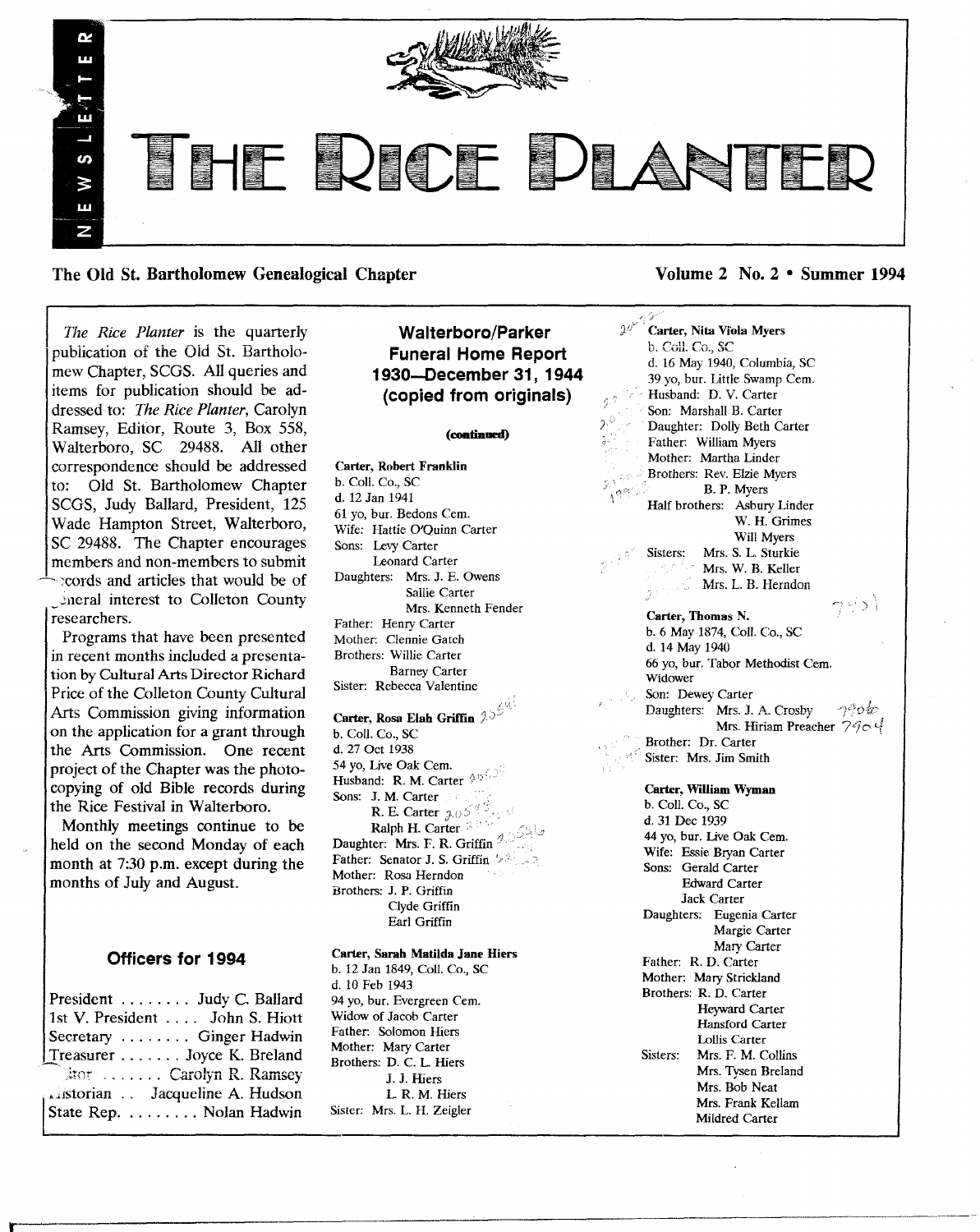#### Carter, Willie

b. Call. Co., SC d. 8 Jul 1936 30 yo, bur. Sikes Savannah Cern Wife: Willie Jones Carter Father: Madison Carter Mother: Effie McMillan

## Carter, Willie Wyman

b. Call. Co., sc d. 8 Apr 1941 70 yo, bur. Live Oak Cern. Wife: Florrie Goodwin Carter Sons: Kermith Carter Barney W. Carter Daughters: Mrs. M. O. Carter Mrs. J. R. Adams Mrs. Carroll Chapman Mrs. H. B. Wells, Jr. Mrs. John B. Smith Helen Carter Father: Hansford Carter Mother: Louise Padgett Brother: D. M. Carter Sisters: Mrs. Luge Kathan Mrs. H. J. Williams

## Castillo, Arthur Lionel

b. St. Louis, MO d. 21 Jul 1939, Edisto Beach, SC 67 yo, bur. Westmoreland Cern., NH Wife: Jean Andrew Castillo Son: Paul Arthur Castillo Father: Francis D. Castillo Mother: Marietta Aldrich Brother: George Castle<br>Sisters: Virginia Johns Virginia Johnston Angela Shockleford

#### Castillo, Jean Ann

b. 1936, Walterboro, SC d. 7 Jun 1937 15 mo, bur. Live Oak Cem. Father: P. A. Castillo Mother: Mary Glover

#### Catterton, Martha Jane Benton

b. 14 Oct 1879, Coli. Co., SC d. 25 Mar 1943 63 yo, bur. Bethel Methodist Cern. Widow of J. T. Catterton Daughter: Mrs. Lonnie Herndon Father: W. G. Benton Mother: Elizabeth Betsy Kinsey Sisters: Dora Garvin Mrs. B. H. Benton Mrs. C. W. Smoak Fannie Benton

Causey, W. B. b.GA d. 1 Apr 1931 55 yo, bur. Groveland, GA Widower

## Cawthorne, Margaret Helen

b. 31 May 1917, Smithfield, NC d. 1 Apr 1942 24 yo Father: Alonza Richard Cawthorne Mother: Dora Robinson Jernigan Brother: Robert Cawthorne Sister: Mrs. Mozelle T. McCracken

#### Chaplin, Daniel Jenkins

b. Call. Co., SC d. 29 Oct 1942 72 yo, bur. Live Oak Cem. Father: Daniel J. Chaplin Mother: Moriah Chaplin Brother: Fred W. Chaplin

#### Chaplin, Moriah Louisa

b. 19 Feb 1847, Call. Co., SC d. 14 May 1931 84 yo, bur. Live Oak Cem. Widow of D. J. Chaplin Sons: D. J. Chaplin F. W. Chaplin Father: Saxby Chaplin Mother: Annie O. Witsell Sisters: Mrs. Cattie Rivers Mrs. A. S. Neyle Mrs. C. C. Anderson Mrs. U. W. Davis

# Chaplin, Perry William

b. Walterboro, SC d. 22 Feb 1940, Columbia, SC 58 yo, bur. Live Oak Cern. Single Father: James H. Chaplin Mother: Jane Davis Williams Brother: James H. Chaplin Sister: Mrs. W. R. McTeer

#### Charlton, Samuel

b.AR d. 16 Dee 1934 51 yo, bur. St. Marys Cem. Wife: Hattie Givens Charlton

### Charpia, George Franklyn

b. Dorchester Co., SC d. 28 Nov 1937, Dorch. Co., SC 81 yo, bur. Boone Hill Methodist Cern. Wife: Lillie Sweat Charpia Sons: E. V. Charpia G. L Charpia H. R. Charpia Tom Charpia  $77/53$ M. J. Charpia  $\mathscr{P}$  / S<sup>ij</sup>

Harry M. Charpia  $qq_1$ es W. G. Charpia  $q_{\mathcal{A}}$ . Earl Charpia  $q \overline{q}$  I Reid Charpia : Daughters: Mrs. T. G. Grooms Mrs. H. E. Bush  $\mathfrak{F} \mathcal{Z} \mathcal{S} \mathcal{P} \mathcal{P}$ Mrs. H. E. Sweat  $942$  ?I. Mrs. Vernie Knight Mother: Sarah Davis Half brothers: W. H. Myers Robert Myers Sister: Eunice Myers

#### Chestnut, Elizabeth

b. Call. Co., SC d. 20 Jul 1934 69 yo, bur. Live Oak Cern. Widow Father: Josiah Singleton Mother: Rosa

#### Chestnut, John, Jr.

b. Call. Co., SC d. 11 Jun 1937 1 yo, bur. Live Oak Cern. Father: John Chestnut Mother: Pearl Canady Half brother: Richard Cason Half sister: Florence Cason

## Chisholm, Henry Lee

b. Call. Co., SC d. 22 Jul 1936 22 yo Father: John Chisholm Mother: Julia Dobison

## Chisholm, Maud Bellinger

b. Call. Co., SC d. 17 Jan 1945 27 yo, bur. Zion Methodist Cem. Husband: Resser Chisholm Father: Peter Bellinger Mother: Matilda Cobb

## Cigar, Janie

b. ColI. Co., SC d. 6 Dee 1934, Green Pond, SC 34 yo, bur. Ebenezer Baptist Cem. Husband: Ben Cigar Father: Jim Simmons Mother: Endy Smyley

#### Qanton, Charlie

b. SC d.8 Apr 1938 38 yo Wife: Jane Washington Clanton

#### Clark, George S.

b. Call. Co., SC d. 15 Jan 1935, Hendersonville, SC 73 yo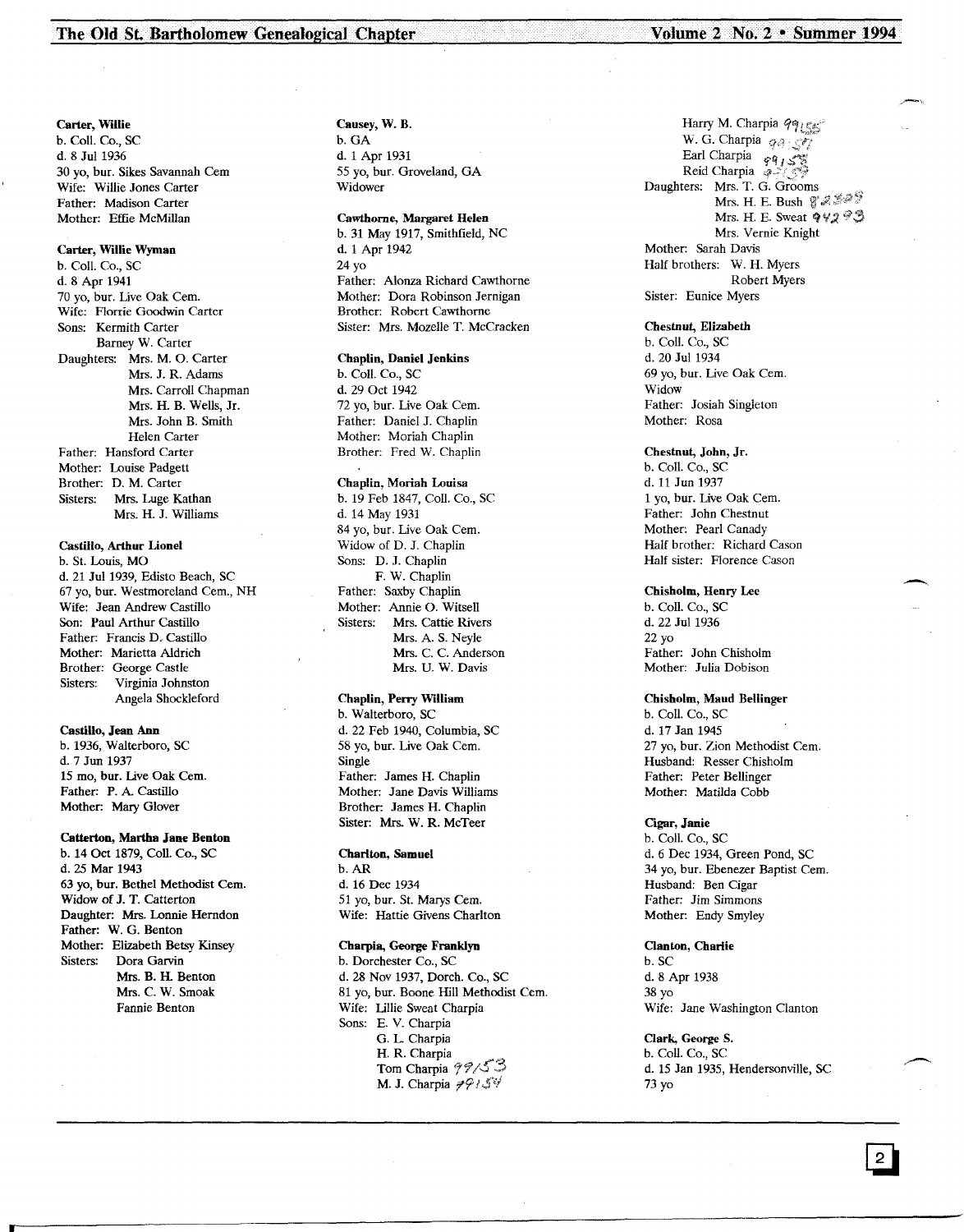Cleak, Henry Birtram b. Gibralter d. 28 Dec 1940 59 yo, bur. Woodlawn Cern., NY City Wife: Emilie Angele Leclerc Father: Alexander Cleak Mother: Caroline Murray<br>Sisters: Mrs. James Har Mrs. James Harries Mrs. A. M. O'Neill Mrs. A. Callen

Clemmons, Arrie Ward b.NC d. 20 Nov 1941, Jacksonboro, SC 66 yo, bur. Live Oak Cem. Husband: G. M. Clemmons Sons: T. E. Clemmons R. R. Clemmons Daughter: Mrs. J. B. Walters Father: Jeff Ward Mother: Fannie Sasser Brothers: S. A. Ward T. S. Ward Sisters: Mrs. D. G. Fulford

Mrs. W. H. Wilson

# Cobia, Sarah

b. Summerton, SC d. 26 Jul 1938 71 yo, bur. Zion Baptist Cem. Widow of James P. Cobia Son: Charles H. Cobia Daughters: Mrs. L N. Hiott Mrs. J. B. Gaskins Father: Mr. James Mother: Hulda James

# Coker, Charles Willard

b. Timmonsville, SC d. 1 Jul 1936 55 yo, bur. Mt. Carmel Methodist Cern. Wife: Sarah Bradley Coker Sons: George Coker Leon Coker Raymond Coker Father: George Coker Brother: Theodore Coker Sister: Mrs. Raymond Reynolds

# Coleman, Albert Pink

b.NC d. 21 Feb 1937 56 yo, bur. Smoaks Baptist Cern. Wife: Gertrude Kinard Coleman Son: Albert Coleman Daughters: Altha Coleman Dorothy Coleman Margaret Coleman Irene Coleman Radell Coleman Geraldine Coleman Brothers: Reubin Coleman George Coleman

Sisters: Emaline Rice Ellen Coleman

# Colleton, Gus

b. Call. Co., SC d.24 Feb 1938 58 yo, bur. Neyles Cem. Wife: Susan Colleton Father: Mose Colleton Mother: Cornelia Colleton

## Colleton, Katie

b. Call. Co., SC d. 6 Jul 1938 70 yo, bur. Neyles Cem. Widow of Mose Colleton Father: January Ling Mother: Sarah Robinson

#### Colson, Alex

b. Call. Co., SC d. 13 Feb 1943 73 yo, bur. Bedons Baptist Cem. Widower of Sarah Ann Wason Colson Sons: Whaley Colson Ludlow Colson Ivey Colson Kieley Colson Daughters: Mrs. J. E. Polk Mrs. Lee Way Mrs. Oscar Crosby Father: Jim Colson Mother: Frances Driggers Brothers: John Colson Frank T. Colson Sisters: Mrs. Charles E. Francis Mrs. Elijah Craven Mrs. Richard Bazzle

#### Colson, Baynard

b. Call. Co., SC d. 4 Jul 1942 65 yo, bur. Bedons Baptist Cern. Wife: Etta Colson Sons: Kirby Colson Owen Colson Levy Colson David Colson Monroe Colson Gary Colson Daughters: Mrs. W. W. Jerrall Mrs. Andy Simmons Mrs. Charles Drawdy Father: Jim Colson Mother: Frances Driggers Brothers: Alec Colson John Colson F. T. Colson Sisters: Mrs. C. E. Francis Mrs. Elijah Craven Mrs. Richard Bazzle

Colson, Frances b. Call. Co., SC d. 29 Jan 1933 87 yo, bur. Bedons Baptist Cem. Widow of Jim Colson Children: not listed Father: Mr. Driggers

Cone, Eddie O. b. Call. Co., SC d. 21 Jun 1944 46 yo, bur. Carters Ford Baptist Cern. Wife: Margaret Rentz Cone Sons: Wilden Cone Sherwad COne Daughter: Virginia Cone Father: C. J. Cone Mother: Addie Harter Brother: W. W. Cone Sisters: Mrs. J. C. Smith Barney E. Cone

Cone, Joseph Hampton b. Call. Co., SC d. 19 Apr 1940 60 yo, bur. Fox Cemetery Wife: Martha Maud Reeves Cone Sons: G. B. Cone H. E. Cone Capers O. Cone Paul Cone David Cone Daughters: Annie Rachel Miller Martha Maud Cone Father: J. Hamilton Cone Mother: Anne Rumph Brother: George W. Cone<br>Sisters: Mrs. Frank John Mrs. Frank Johnson Mrs. T. P. Johnson

Cone, Margaret Macregor b. Lodge, SC d. 28 Aug 1938 24 yo, bur. Live Oak Cem. Single Father: P. F. Cone Mother: Eleida Burns Brothers: P. F. Cone, Jr. Julian Burns Cone Sister: Mrs. Bert Utsey

# Cone, McGinnis

b. Call. Co., SC d. 17 Dee 1935 49 yo, bur. Round O Cem. Wife: Annie Ray Reeves Cone Adopted daughter: Mrs. Jack Mims Father: J. Hamilton Cone Mother: Annie Rumph Brothers: G. W. Cone J. H. Cone Sisters: Mrs. T. P. Johnson Mrs. T. Frank Johnson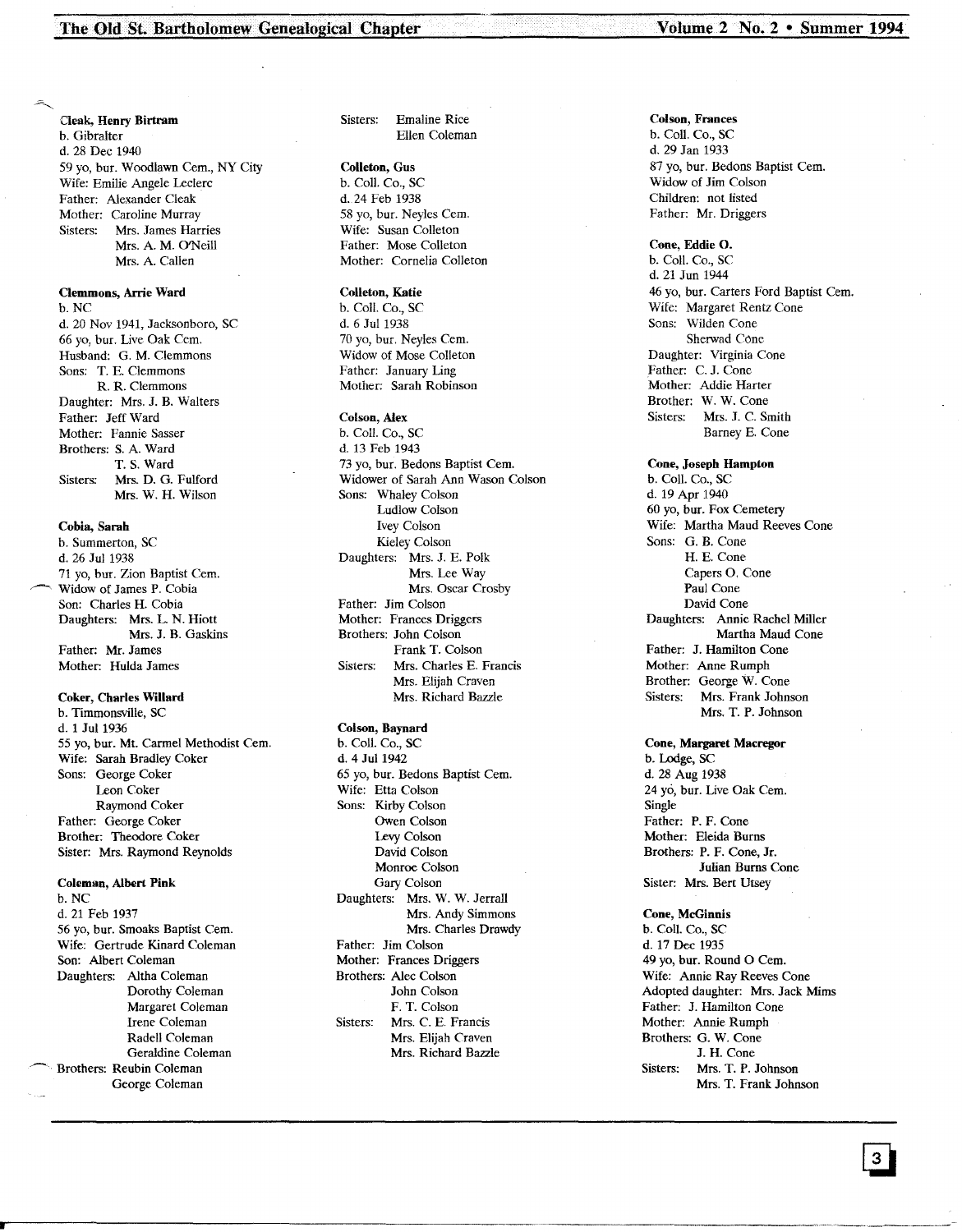The Old St. Bartholomew Genealogical Chapter Volume 2 No. 2 • Summer 1994

Cone, Miles b. 7 Dec 1859, Dorchester Co., SC d. 18 Jan 1941 81 yo, bur. Old White Church Cem. Widower of Caroline Tumbleston Cone Sons: A. N. Cone W. O. Cone R. M. Cone O. C. Cone J. M. Cone D. L. Cone L. T. Cone E. M. Cone Daughters: Mrs. R. E. Stone Mrs. A. E. Lemacks Father: Adam M. Cone Mother: Sarah Willis

# Cone, Wallace W.

b. ColI. Co., SC d. 15 Oct 1930 54 yo, bur. Carters Ford Baptist Cem. Wife: Mattie T. Cone Sons: Leon Cone Washington Cone Daughters: Mrs. Leroy Sease Maude Cone Father: W. F. Cone Mother: Mary Goodwin Brothers: P. F. Cone B. G. Cone Sisters: Mrs. Tumbleston Mrs. E. B. Way Mrs. B. G. Thompson Mrs. D. B. Yates Mrs. L. Grayson

Connelly, Susan Clark Jones b. 29 Aug 1867, ColI. Co., SC d. 14 Jul 1938 67 yo, bur. Tabor Methodist Cern. Husband: J. J. Connelly Sons: Walter Connelly Charlie M. Connelly Willie Connelly Stepson: H. W. Connelly Daughters: Mrs. E. P. Hudson Mrs. R. H. Crosby Stepdaughters: Mrs. David Crosby Mrs. R. M. Crosby Mrs. Effie Jones Father: Jimmie Jones Mother: Julia Carter Sister: Mrs. Emma Crosby

#### Connor, Eliza Stokes

b. 8 Mar 1856, ColI. Co., SC d. 27 Feb 1935 78 yo, bur. Stokes Cern. Widow of Dr. J. D. Connor Sons: E. O. Connor S. M. Connor F. M. Connor

W. S. Connor Daughters: Virginia Connor Lulie Connor Mrs. W. D. Bryant Father: Dr. Peter Stokes

#### Cook, Bertie

b. Williams, SC d. 18 Sep 1931 22 yo, bur. Carters Ford Baptist Cem. Husband: Willie Cook Father: Capers E. Martin Mother: Miss Broderick

#### Cook, Charlie C.

b. Hampton Co., SC d. 27 Mar 1932 54 yo, bur. Carters Ford Baptist Cern. Wife: Ida Osteen Cook Sons: Harry Cook Willie Cook Father: Jack Cook Mother: Caroline Padgett Brothers: Ben Cook George Cook lias Cook Steve Cook Sisters: Sarah Raymon Mary Barnes

## Cook, Myrtle Nettles

b. Coli. Co., SC d. 17 Jan 1936 28 yo, bur. Carters Ford Baptist Cem. Husband: Henry Cook Son: Charles Henry Cook Daughter: Eunice Cook Father: Jesse Nettles Mother: Teena Petit Brothers: Gary Nettles Lee Nettles Laurie Nettles Harry Nettles Half brothers: 3 Sisters: Mrs. Noah Beverly Nettie Nettles

#### Cooner, Marion Gressett

b. Bamberg Co., SC d. 16 Aug 1932 39 yo, bur. South End Cem., Bamberg, SC Wife: Lou W. Cooner Father: John Cooner Mother: Maggie Rentz Brother: LeRoy Cooner Sister: Mrs. W. E. Stokes

Copeland, Belle Bailey b. ColI. Co., SC d. 11 Apr 1940 41 yo, bur. Pine Grove Baptist Cem. Widow of George F. Copeland Daughter: Mrs. W. Brant Robertson

Father: Jim Bailey Mother: Miss Nettles Brother: Harly Bailey Sisters: Mrs. H. O. Hudson Mrs. O. C. Uoyd Ethel Bailey  $v_{\text{dot}}$ \!J'O Copeland, Mae Bryan b. 11 Dee 1899, ColI. Co., SC d. 24 Jan 1943 43 yo, bur. Doctors Creek Baptist Cern. Husband: H. L. Copeland Sons: H. Willis Copeland James Bruce Copeland Harry L. Copeland 745 Daughters: Mrs. David D. Dashler Mrs. Leon Humphries Father: W. E. Bryan Mother: Sallie Ulmer Brothers: Wesley Bryan

Copeland, Sallie Getsinger b. Bamberg Co., SC d. 30 Sep 1941 74 yo, bur. Doctors Creek Baptist Cern. Husband: W. F. Copeland Sons: H. L. Copeland C. E. Copeland Daughter: Mrs. J. H. Beach

Richard R. Bryan

Corbett, Jacob Thomas b. Georgia d. 10 Dee 1937 39 yo, bur. Live Oak Cem. Wife: Gladys Tuten

Son: Thomas George Corbett Father: Thomas George Corbett Mother: Mary Polk Brothers: T. B. Corbett Half brother: C. T. Cummings<br>Sisters: Mrs. Julian Hill Mrs. Julian Hill Mrs. D. C. Appleby

Cordery, Mrs. W. E. b. Coli. Co., SC d. 13 Aug 1933 42 yo, bur. Zion Baptist Cem. Husband: W. E. Cordery Father: Mr. Robinson

Corley, Fitzhugh Lee b. Aiken Co., SC d. 21 May 1938 43 yo, bur. Salley, SC Single Father: J. G. Corley Mother: Ida Salley Brothers: J. M. Corley T. B. Corley Sisters: Mrs. W. S. LeCroy Mrs. A. L. Eidson Mrs. P. W. Fanning -.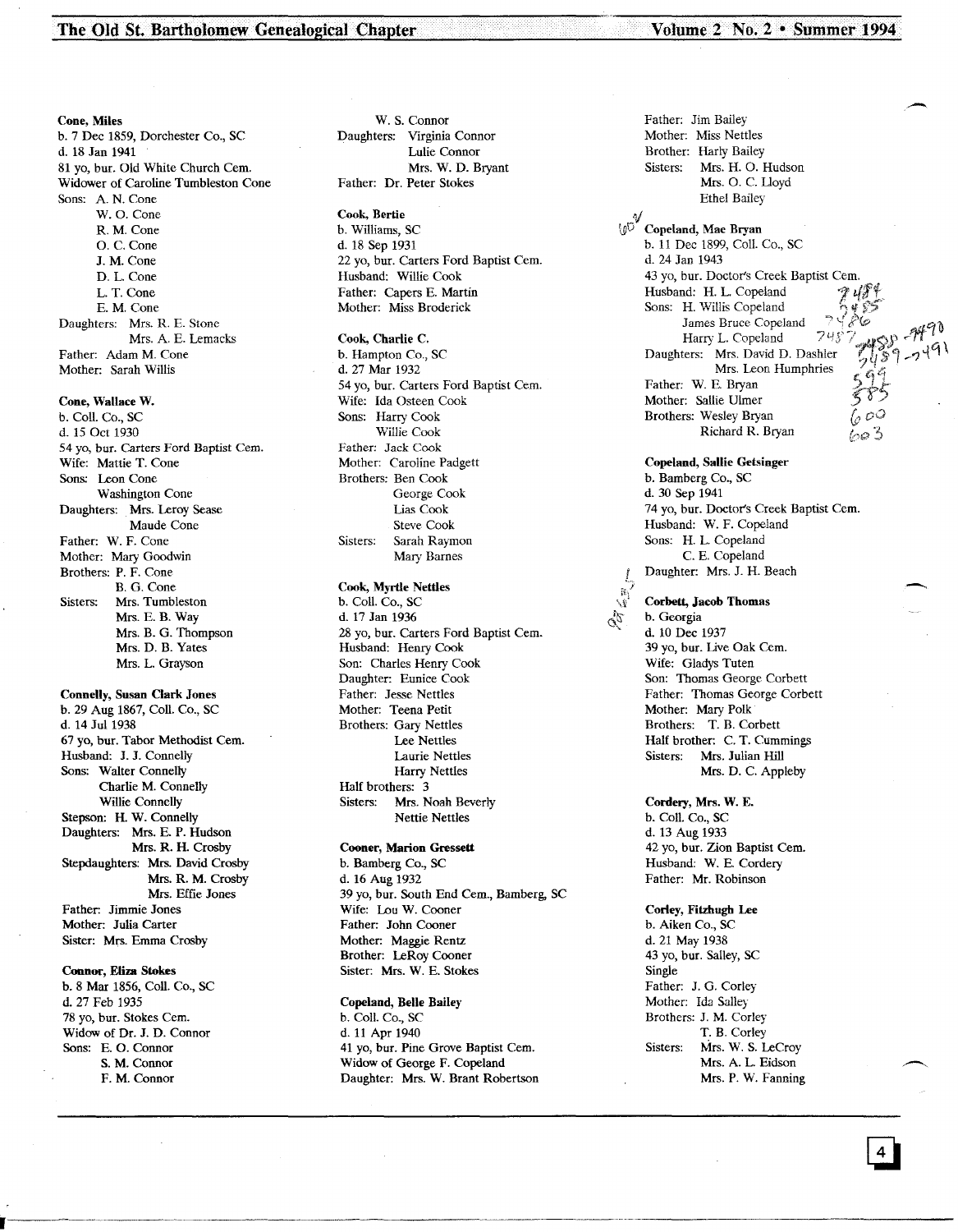## Coxum, James

b. Coil. Co., SC d. 11 Aug 1937 19 yo, bur. St. Paul Cem. Wife: Hattie Johnson Coxum Father: James Coxum Mother: Eva Saxby

# Craven, Archie P.

b. Coil. Co., SC d. 9 Sep 1941, Columbia, SC 67 yo, bur. Bedons Baptist Cem. Wife: Emmie Pye Craven Sons: Archie P. Craven, Jr. Dewey Lee Craven Oliver C. Craven Daughters: Mrs. D. D. Owens Mrs. A. M. Hiott Mrs. Jimmie Walters Father: Jim Craven Mother: Ellen E. Jimmerson Brothers: Daniel Craven Silas Craven

#### Craven, Baby Girl

b. 15 Nov 1941, ColI. Co., SC d. 18 Nov 1941 3 dy, bur. Bedons Baptist Cem. Father: James Craven Mother: Estelle Bazzle Sister: Betty Craven Grandparents: Mr. & Mrs. Andrew Bazzle Mr. Essie Craven

#### Craven, Bennie

b. ColI. Co., SC d. 12 Feb 1937 45 yo, bur. Bedons Baptist Cem. Wife: Mary Craven Sons: Uoyd Craven VonLehe Craven Greer Craven Cecil Craven Daughter: Mrs. Rufus Craven Father: Joseph Craven Mother: Mary Bailey Brothers: Howell Craven Essie Craven Sisters: Mrs. Cary Pye Mrs. Luther Avant

# Craven, Carry

b. Coll. Co., SC d.5 Nov 1935 50 yo, bur. Bedons Cem. Husband: Silas Craven Father: J. B. Craven Mother: liza Ballentine Brothers: W. R. Craven Capers Craven Calvin Lee Craven M. J. Craven Sister: Mrs. Franklyn Colson

# Craven, Cerrie

b. ColI. Co., SC d. 7 Apr 1938 19 yo, bur. Bedons Cern. Husband: Harry Craven Son: Johnnie Craven Father: Essie Craven Mother: Josey Bazzle Brothers: James Craven Joe Craven G. W. Craven Sisters: Odel Craven Redie Craven Mary Craven Doris Craven Joree Craven

# Craven, Daniel

b. Call. Co., SC d. 25 Jan 1943 73 yo, bur. Grace Cem. Wife: Annie Pye Craven Son: Hugo Craven Daughters: Mrs. Dolphus O'Quinn Mrs. Parker Hiott Father: Jim Craven Mother: Ellen E. Jimmerson Brother: Silas Craven

#### Craven, Edward T.

b. Coll. Co., SC d. 12 Nov 1937 60 yo, bur. Bedons Cern. Widower Sons: Allie E. Craven John M. Craven Riddick E. Craven Daughters: Mrs. Jeff Craven Mrs. J. C. Craven Mrs. C. S. Hiott Mrs. E. E. Lott Mrs. J. W. Craven Mrs. W. C. Carter Althea Craven Father: Reverend E. D. Craven Mother: Elizabeth Bazzle

#### Craven, Hampton Preston

b. Coll. Co., SC d. 3 Oct 1937 17 yo, bur. Bedons Cern. Father: Alfred P. Craven Mother: Nancy Bazzle Brothers: Eric Craven Eugene Craven Glenn Craven A. P. Craven Monnie Craven

#### Craven, Hazel Herndon

b. Coll. Co., SC d. 22 Dec 1939 29 yo, bur. Grace Cem. Husband: EsDorn Craven Sons: Charles Craven Dave Craven Daughter: Margie Craven Father: Dave Herndon Mother: Susan Groves Brothers: Gary Herndon Howard Herndon Sisters: Mrs. Eddie Price Mrs. 1. C. Salsbury Mrs. Theodore Simmons

### Craven, James, Sr. b. Call. Co., SC d. 4 Feb 1944 60 yo, bur. Bedons Baptist Cern. Wife: Lucie Craven Son: James Craven, Jr. Daughters: Mrs. James R. Bryan Mrs. James Ayers Mrs. Roy Ayers Mrs. Henry H. Craven Mrs. Floyd Craven Father: O. P. Craven Mother: GeorgeAnna Craven Brothers: Elijah Craven Andrew Craven Harvey C. Craven Willie Craven Luther Craven Onie Craven Rufus Craven Sisters: Mrs. John Morrall Mrs. George Drawdy Mrs. Lou Hayden Mrs. S. H. Drawdy Mrs. Gilmore Bishop

# Craven, Josephine Bazzle

b. Call. Co., SC d. 12 Mar 1940 39 yo, bur. Bedons Baptist Cern. Husband: Essie Craven Sons: James Craven Joe Craven G. W. Craven Daughters: Odell Craven Reddie Craven Mary Jane Craven Doris Craven Jarie Craven Father: Gabe Bazzle Mother: Ida Sullivan Brothers: George Bazzle John Bazzle William Bazzle Charlie Bazzle Sisters: Mrs. Bonuie Pritchard Mrs. Curtis Scott Annie Mae Bazzle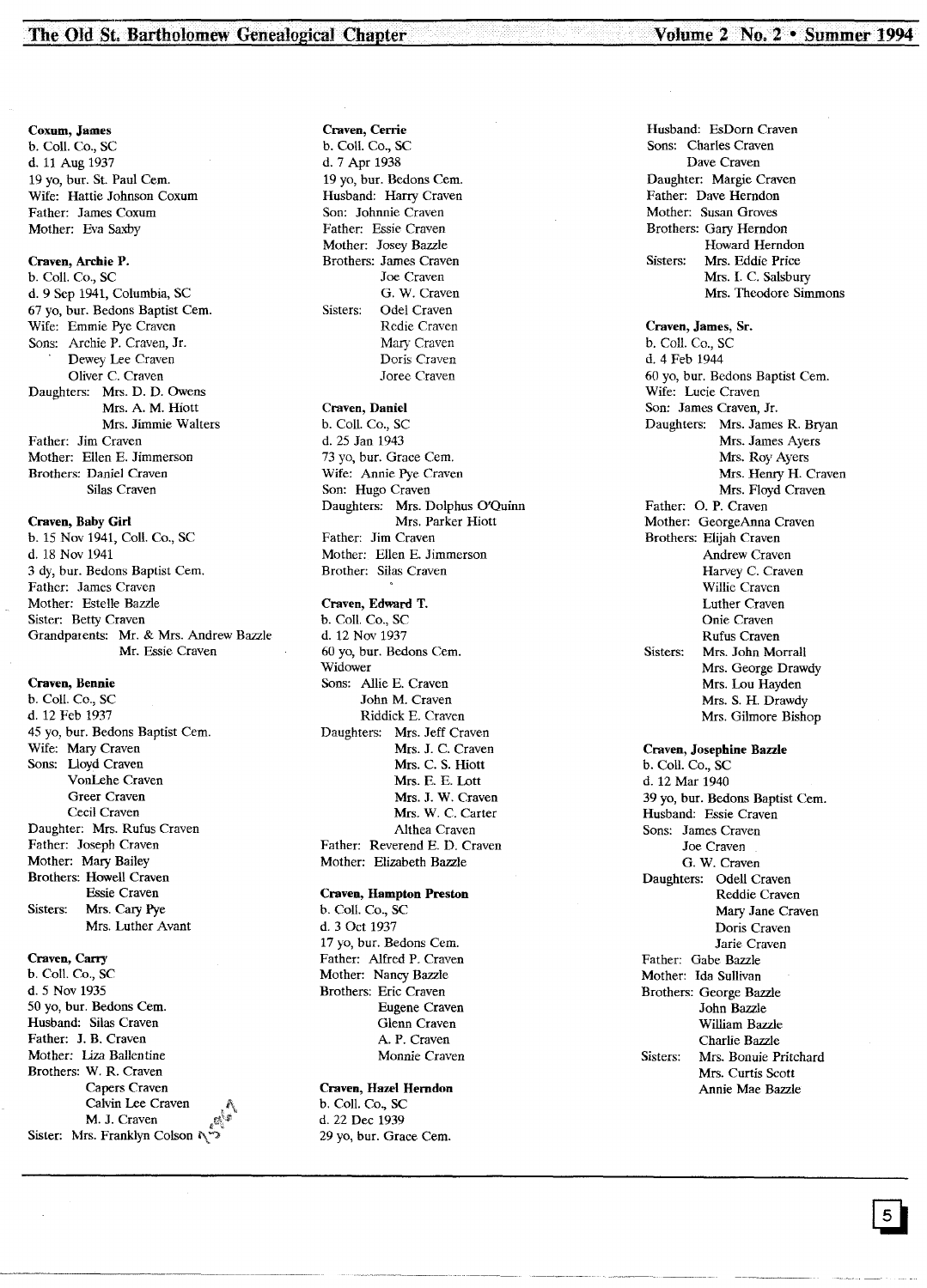Craven, Mabell b. Call. Co., SC d. 11 Nov 1937 2 vo, bur. Bedons Baptist Cem. Father: David Craven Mother: Lurie Craven Brothers: Elden Riddick Craven EsDorne Craven Harry Craven Blease Craven Eugene Craven Oscar Craven Junior Craven Gruber Craven G, R. Craven Sisters: Mrs. Adel Herndon Fay Williams

Craven, Mary L.

b. Call. Co., SC d. 7 Dee 1936 20 yo, bur. Bedons Baptist Cem. Husband: Ben Craven Son: Ben Cecil Craven Father: Harvey Craven Mother: Bertha Craven Brothers: Lazaris Craven Floyd Craven Sisters: Martha Nettles Daisy Craven Ruby Craven Pearline Craven

#### Craven, Minnie Valentine

b. Call. Co., SC d.20 Dee 1939 59 yo, bur. Pleasant Grove Baptist Cern. Husband: T. C. Craven Sons: O. T. Craven J. C. Craven J. M. Craven Daughters: Mrs. Elerby Crosby Mrs. Oliver Crosby Mrs. H. W. Langdale Mrs. Barney Langdale Mrs. J. M. Green Father: Taylor Valentine Mother: Mollie Benton Brothers: Willie Valentine I. J. Valentine L. M. Valentine M. D. Valentine Sisters: Mrs. Val Prine Mrs. N. B. Jones Mrs. F. P. Hiers

# Craven, Postell

b. Call. Co., SC d. 17 Mar 1943 apprx. 50 yo, bur. Bedons Baptist Cern. Wife: Hattie Craven Brother: late Reverend J. M. Craven

#### Craven, Silas Howell

b. Call. Co., SC d. 13 Dec 1943 68 yo, bur. Bedons Baptist Cem. Widower of Carrie Craven Adp. daughters:Mrs. Eric Craven Mrs. David Craven Mrs. Lila Mae Bazzle Father: Jim Craven

#### Crosby, Alice Givens

b. Call. Co., SC d. 1 Sep 1941 54 yo, bur. Bethel Methodist Cern. Husband: John C. Crosby Son: Marshall Crosby Father: David Givens Mother: Vicie Crosby Givens Brothers: J. T. Givens A. D. Givens L. O. Givens P. N. Givens Sisters: Mrs. R. V. Breland Mrs. Josie Hiott

#### Crosby, Anna b. Call. Co., SC

d. 31 Mar 1933 74 yo, bur. Tabor Methodist Cern. Widow Sons: C. N. Crosby J. P. Crosby Daughters: Mrs. T. N. Carter Mrs. T. H. Berry Mrs. P. S. Hudson Mrs. B. F. Dubois Mrs. E. L. Smith Father: John Preacher Mother: Miss Grayson Brother: J. W. Preacher Sister: Sophie Bailey

## Crosby, B. B. b. 18 Feb 1870, Coil. Co., SC d. 15 Mar 1931 61 yo, bur. Tabor Methodist Cem. Wife: Mary Crosby Sons: B. F. Crosby Kisler Crosby

Junior Crosby Palmer Crosby Daughters: Mrs. G. A. Berry Mrs. T. H. Hydrick May Crosby Dorothy Elise Crosby Father: Edward Crosby Mother: Elizabeth Black

#### Crosby, Baby Boy

b. 24 Aug 1934, Walterboro, SC d. 24 Aug 1934 bur. Pleasant Grove Cem. Father: H. R. Crosby

#### Mother: Fronie Bailey

Crosby, Baby Girl b. 6 Feb 1943, Call. Co., SC d. 6 Feb 1943 bur. Smoaks Baptist Cern. Father: J. C. Crosby Mother: Lula Beverly Brothers: Henry Crosby McKinley Crosby Sisters: Thelma Crosby Elrna Crosby Helen Crosby Reba Crosby Betty Crosby

#### Crosby, Private Brown L.

b. 25 Dec 1914, Call. Co., SC d. 21 Oct 1944, Naples, Italy, in battle 29 yo, bur. Black Creek Baptist Cem. Single Father: William Ben Crosby Mother: Jane Givens Crosby Hiott Step brother: E. M. Hiott Sisters: Mrs. E. R. Knight Mrs. P. H. Snead Step sisters: Mrs. Horace O'Quinn Mrs. J. W. Sweat Mrs. Minnie Lee Patrick

### Crosby, Charles Calvin b. Call. Co., SC d. 13 Nov 1931 74 yo, bur. Bedons Baptist Cem. Wife: Dora Jennings Crosby Sons: C. M. Crosby M. C. Crosby Daughters: Mrs. J. H. Crosby Mrs. W. W. Fisk Mrs. B. R. Seigler Mrs. R. Craven Father: Lawrence C. Crosby

#### Crosby, Clarence

b. Call. Co., SC d. 4 Sep 1932 62 yo, bur. Bedons Baptist Cern. Wife: Lucy Crosby Sons: Harvey Crosby Carey Crosby Frampton Crosby Daughters: Mrs. M. Craven Mrs. Olivia Colson Sarah Crosby Father: Archie Crosby Mother: Miss Drawdy

#### (to be continued in next issue)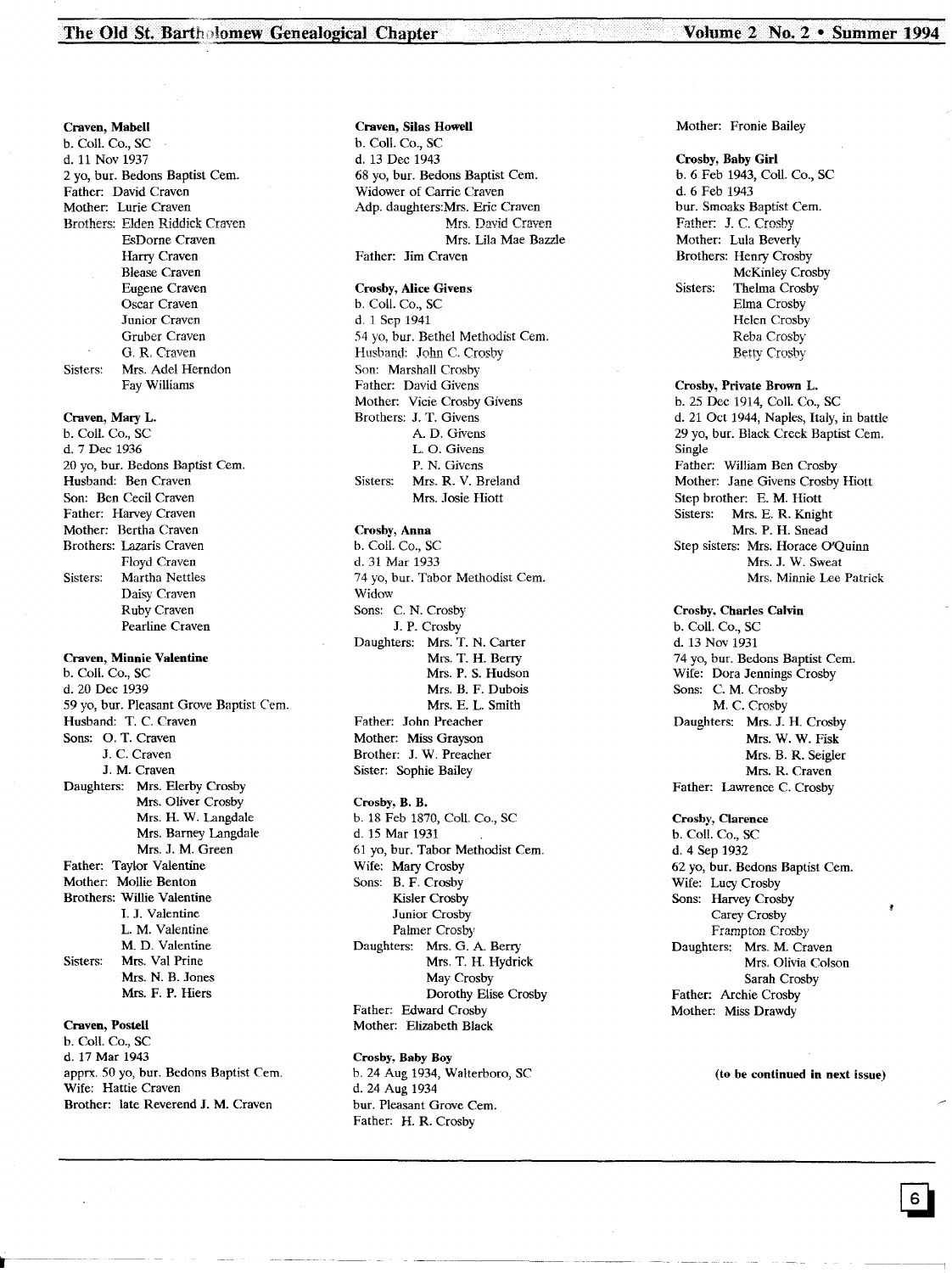# **Excerpts from the Colleton News • 1907-1910**

(extracted by Doris M. Lucas)

MAY 1909

One of the white schools in this district (there are seven Negro schools and two Caucasian schools in the district) recently sponsored a picnic. A visit was made by several attending the picnic to view the ruins of the old White Church, an old historic spot. Many of the settlers of this county were buried there. Some of the interesting inscriptions encountered that day are listed below:

Eleutheros Dana was born at Wallinford, Conn., October xv, 1761, and died July x, 1788.. This stone is erected to his memory by his father, the Rev. Dr. James Dana of New York City.

Eliza Gray, wife of Alexander Gray died July 2nd, 1804.

Thomas Witsell died 2nd of November 1811, age ten years, two months, and five days.

Jacob Hylman Adison, 17th of March, 1814; John Witsell 29th of November 1818; Mrs. Mary Lockwood, 1819; Andrew Burnett, 1814; Dr. Joseph Ford, 1823; Jane K. Edwards, 1828; John Herbert Dent, U.S.N., born in Maryland, July 1825.

A long line of Oswalds including Gen. William Oswald, November 12, 1825; William Oswald died at Walterboro June 29, 1827; Thomas McCants Oswald died at Walterboro August 24, 1834; John Perking Oswald, 1832; Mrs. Kezia Oswald, 1852; Maj. George W. Oswald, December 10, 1882. Others are Williams Walter, May 1848; Benjaman S. Rivers, 1842; Thomas Warren, 1852; Dr. Fred Fraser died at Walterboro 1859; Charles F. Neil, October 16, 1860.

There are three Meys buried there. Emily Mey, 1864; Caroline 1. Mey, 1868; Jane Mey, 1869.

Dr. J. O. Glover, 1866; Col. H. W. Stewart, 1870; Simeon Verdier, a native of Moliere, France, the 21st of June, 1853.

# **Welcome, New Members!**

B. F. ACKERMAN, JR., Route 1, Box 1070, Cottageville, SC 29435 JOHN D. BRYAN, Route 4, Box 420, Walterboro, SC 29488 GAIL I. COUCH, 114 Salisbury Drive, Summerville, SC 29483 STEPHANIE HARRINGTON,510-5th Avenue South, Surfside Beach, SC 29575 JOANNA P. HERNDON, 114 Azalea Road, Walterboro, SC 29488 D. RUSSELL HICKMAN, 112 Chippendale Square, Kingsport, TN 37660 BARBARABYRD MORRIS, Route 1, Box 697-C, East Palatka, FL 32131 SYBILE M. PIERCE, 3445 Nazarene Church Road, Sumter, SC 29154-9662 THEODORE BRADFORD SLOAN, 1401 Roane Street, Covington, TN 38019-3334 CHARLES & REBECCAWARE, 200 Warren Street, Walterboro, SC 29488 ROSE-MARIE WILLIAMS, 112 Woodland Way, Abbeville, SC 29620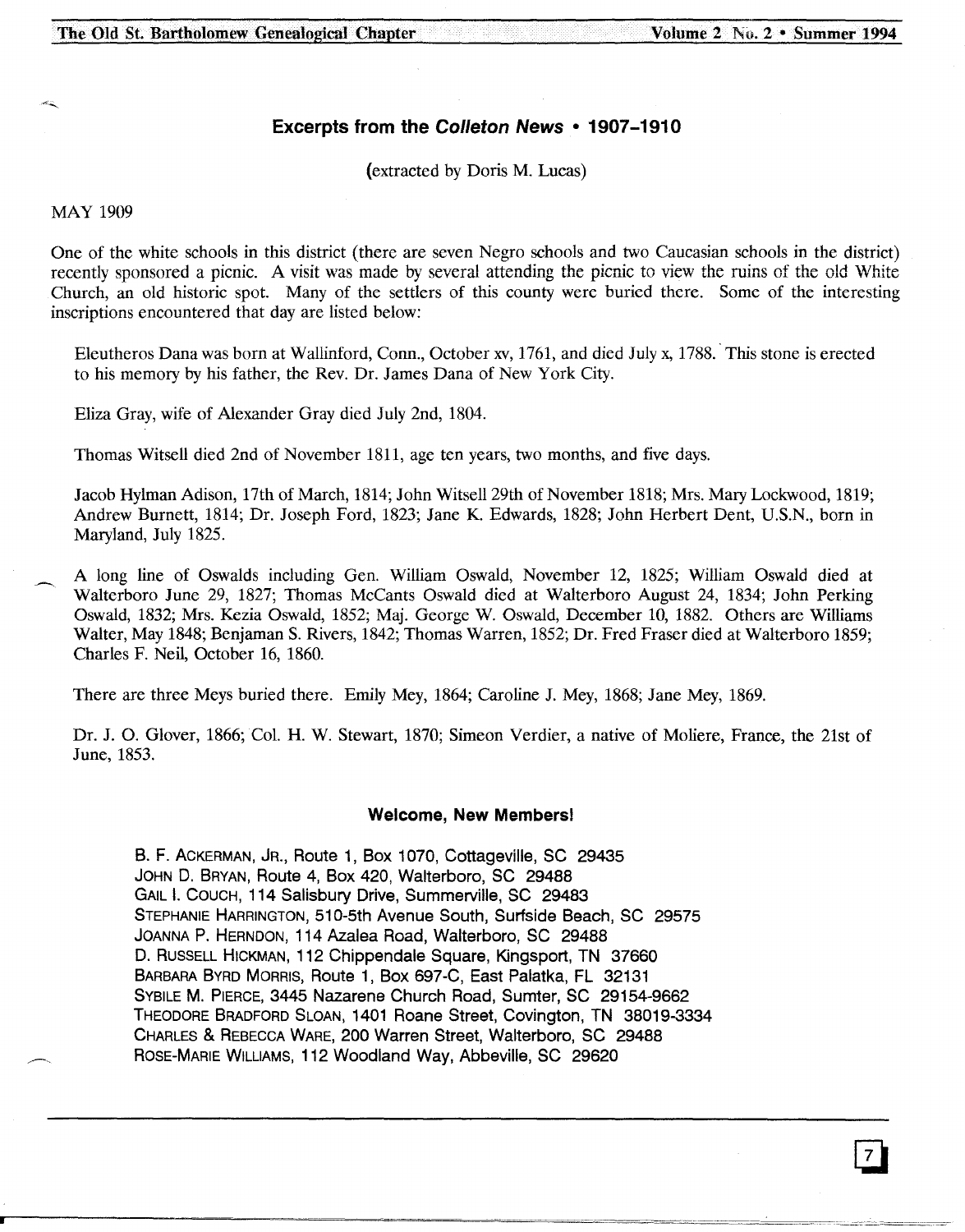

# HICKMAN, BEACH, BLOCKER

Russ Hickman, 112 Chippendale Square, Kingsport, TN 37660-3494

(615) 378-5027

Interested in sharing and receiving information about the ancestors and descendants of Joseph Solomon HICKMAN (b. 9/27/1842, d. 8/2/1920) and Sarah Amanda BEACH (b. 1/20/1848, d. 6/10/1917). Solomon was the son of Edward HICKMAN (b. circa 1816, d. after 1870) and his wife Agnes (?) (b. circa 1820, d. after 1880). Believe Edward to be the son of Bailey HICKMAN (b. circa 1790, d. circa 1830). Amanda was the daughter of Joseph Stephen BEACH (b. 11/24/1824, d. 10/4/1889) and Mary Caroline BEACH (b. 11/24/1829, d. 12/22/1912). Joseph Stephen was the son of Thomas Stephen BEACH and Ann COSTINE. Mary Caroline was the Daughter of Abram Ebenezer BEACH and Sarah BLOCKER (Ebenezer has been listed in some genealogies as Edwin BEACH, but I believe this to be incorrect). Have list of all HICKMAN and BEACH men from SC who served in Civil War and have service summaries on some. Also have PAF data base. Willing to exchange data.

# McKINNEY, BUCHANNAN, SHUMPERT

Joyce Breland, Route 7, Box 31, Walterboro, SC 29488

Would like to receive any information on the MCKINNEY family who live in upper part of Colleton County, near Ashton or Islandton, between 1800 and 1850. Also need to know more about the BUCHANNANS who lived near the forks of the Salkehatchie starting around 1830 and are no longer in Colleton County. In addition, would like to know more about the SHUMPERTS who lived on the Bamberg County line immediately before 1800 and for approximately the next 50 years.

# MEMBERSHIP INFORMATION

Surnames from members' charts. If you have not sent your pedigree chart-please do so soon.

| <b>Member's Name</b>    | Member's Address                                                            | Researching                                                                                                                                                 |
|-------------------------|-----------------------------------------------------------------------------|-------------------------------------------------------------------------------------------------------------------------------------------------------------|
| STEPHANIE F. HARRINGTON | 510 Fifth Avenue South<br>Surfside Beach, SC 29575-3559<br>$(803)$ 238-1362 | <b>GRANT</b> in Colleton and Horry Coun-<br>ties; GRAVES in Colleton Co.; WES-<br>TON in John's Island area, and HUB-<br><b>BARD</b> in SC and Savannah, GA |
| RUTH HARRISON LANE      | P. O. Box 607<br>Round O, SC 29474                                          | HARRISON, VALENTINE, SMITH,<br>PRINE, CROSBY, WALKER, and<br><b>CARTER</b>                                                                                  |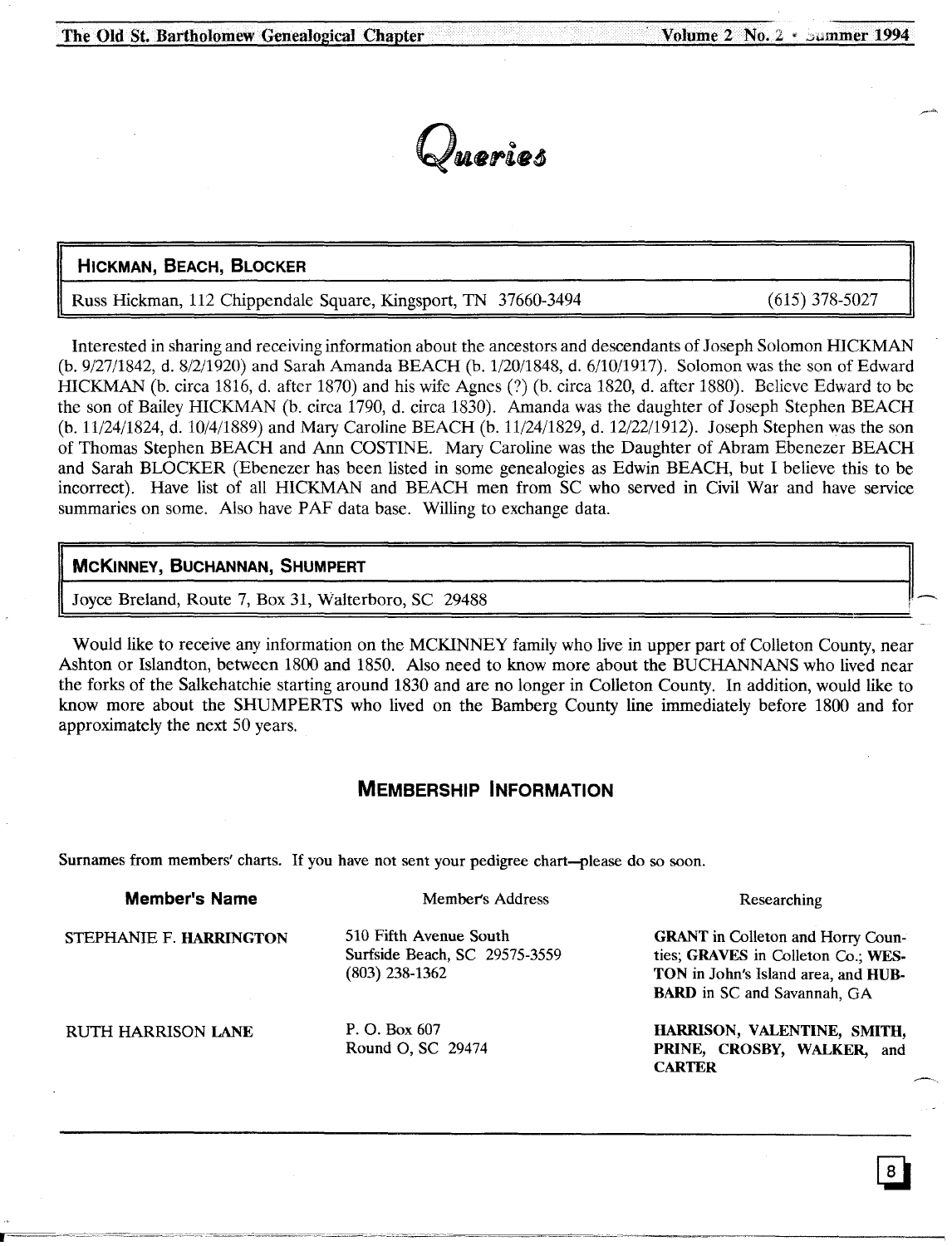~

l.he Old 51.Bartholomew Chapter is actively collecting information from old family *Bible* records. If anyone has access to any, please fill out and return the following form. It will be appreciated.

# **FAMILY BIBLE RECORD**

1. *Bible's* original owner: \_ 2. Publisher: 3. Date Published: 4. Who owns the *Bible* today? (Name and address): 5. Any additional information of families listed in *Bible:* <u> 1980 - André Amerikaanse komme van die die verskillige van die verskillige van die verskillige van die verskil</u> o. Nativity of names in Bible-please check one: ( ) Caucasian ( ) Hispanic ( ) Afro-American ( ) Other (please specify) ) American Indian I understand that copies of this *Bible* information will be used for genealogical research and may later be published. I hereby give permission to Old St. Bartholomew's Chapter, S.c.G.S., for said purposes.

Signature of Owner Date Signed

# Please complete the above form, sign and date, and mail to:

Old St. Bartholomew's Chapter, S.C.G.S. 125 Wade Hampton Avenue Walterboro, SC 29488-9261